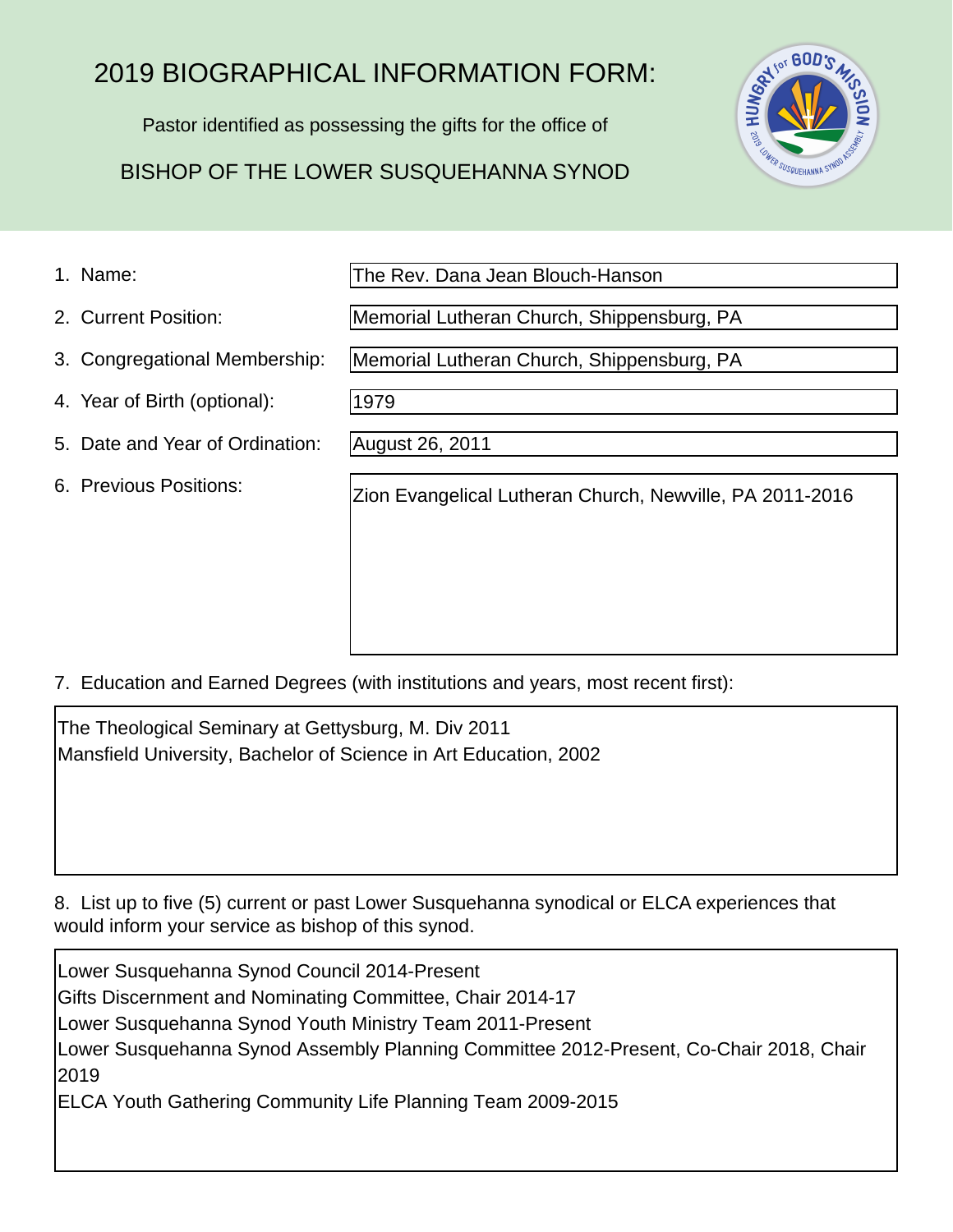9. List up to five (5) current or past community-related experiences that would inform your service as bishop of the Lower Susquehanna Synod.

Leadership Training Camp, staff 2011-Present Lutheran Camping Corporation Board, secretary 2015-Present Member of local ecumenical ministerium Member of Chambersburg and West Cumberland Conferences United Campus Ministry Board of Shippensburg University, 2017-Present

#### 10. The document "A Bishop's Gifts for God's Mission" describes the leadership profile of a bishop for our synod. How do you see yourself embodying these attributes? (400 word maximum)

The traits lifted up in "A Bishop's Gift for God's Mission" are important for any rostered minister in their particular ministry setting. Therefore, although I know I am not perfect, I do care very deeply for God's church and already try my best to live into my ordination vows, acting according to these guiding principles within my call as a parish pastor.

I have an active devotional life that is focused on scripture, study and prayer. When I began my first call I added the practice of icon painting as an additional form of prayer. I continue to use Lectio Divina and other devotional resources to guide my spiritual life. Once a week I walk the community around which I serve. During my walk I ask for prayer requests and pray for our schools, government, emergency personnel, our police and local churches. This practice has helped me be in tune with what is happening in the community I have been called to serve.

In addition to those attributes that have been lifted up, I believe in being a healthy leader. Recently I've made changes in order to live out this idea more seriously. That means taking time to care for myself through healthy eating, exercise and rest, so that I can continue to serve in my role as pastor as well as in my various synodical roles. A part of being a healthy leader is being actively involved in my local ministerium and conference meetings. These colleagues have been a wonderful support and I value the time to worship together and to pray for one another.

One of my gifts is in active listening. I feel it is important for our rostered ministers and synodical staff to have a safe place to share their joy, hopes and struggles. We are all children of God and sometimes we need to be supported in our mission together.

### 11. What do you see as the principal challenge to our synod in the next six (6) years and how will you address it? (400 word maximum)

The principal challenge for our synod in the next six years would be our declining membership. God is at work in our synod and our synod staff has worked hard to implement the R3 Initiative. The R3 process helps congregations to find a renewed sense of purpose and mission in our ever-changing communities. I would expand this program to add additional opportunities for continued training and cooperation to reach out to our neighbors. We as a church and disciples are never through learning or renewing. We are being renewed by the work of the Holy Spirit and need to continue to pray and see where the Spirit leads us into the future.

Across our synod congregations work hard at our various feeding ministries, and those are important and should continue. One way to expand on these ministries would be to sit with someone we don't know. The first step to showing someone they are welcome is by sitting and listening to their story. I also believe it would be important to go out into our communities and listen to what our neighbors need. The unchurched and those who have been hurt by the church do not always find our buildings welcoming or safe places to be. Together we would work on ways that we can be out in our communities building relationships that continue to grow disciples for Christ.